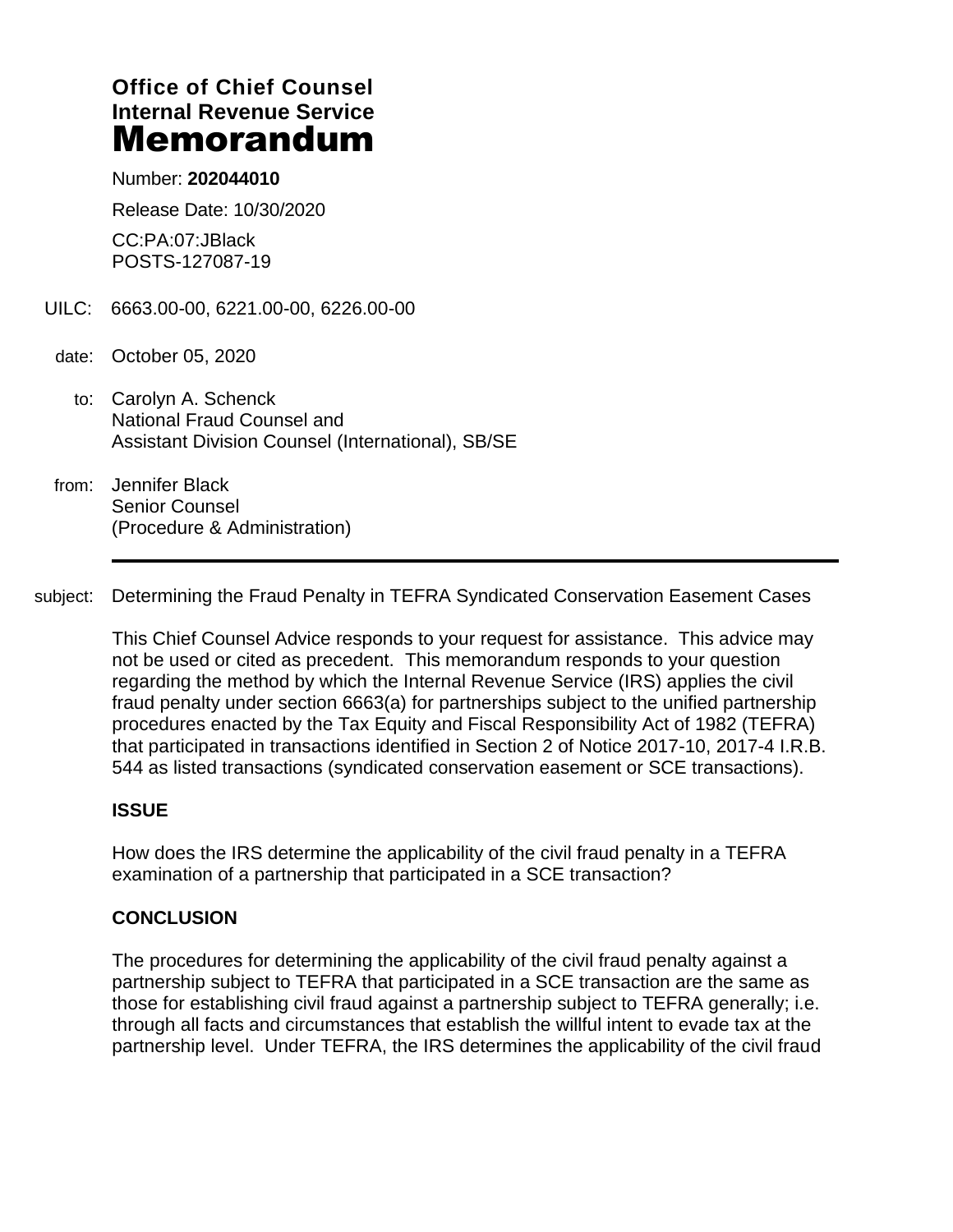penalty at the partnership level and then the penalty is directly assessed on the partners of the partnership through a notice of computational adjustment.

## **BACKGROUND**

As described more fully in Notice 2017-10, section 170(f)(3)(B)(iii) of the Internal Revenue Code allows a deduction for a qualified conservation contribution. A qualified conservation contribution is a contribution of a qualified real property interest to a qualified organization exclusively for conservation purposes. I.R.C. § 170(h)(1)-(5).

However, in some cases, promoters of syndicated conservation easement transactions purport to give partners<sup>1</sup> the opportunity to claim charitable contribution deductions in amounts that significantly exceed the amount invested in the partnership. In such a SCE transaction, a promoter offers prospective partners the possibility of a charitable contribution deduction for the donation of a conservation easement. The promoters then syndicate ownership interests in the partnership that owns the real property, or in one or more of the tiers of pass-through entities, using promotional materials suggesting to prospective partners that a partner may be entitled to a share of a charitable contribution deduction that equals or exceeds an amount that is two and one-half times the amount of the partner's investment. The promoters obtain an appraisal that purports to be a qualified appraisal as defined in § 170(f)(11)(E)(i), but that greatly inflates the value of the conservation easement based on unreasonable conclusions about the development potential of the real property. After the partners obtain their interests in the partnership, the partnership that owns the real property donates a conservation easement encumbering the property to a tax-exempt entity. Once the donation is made the inflated charitable contribution deduction flows through to the partners.

### **LEGAL ANALYSIS**

Section 6663(a) imposes a penalty equal to 75% of the portion of any underpayment which is attributable to fraud. In any proceeding involving the issue of whether a taxpayer has been guilty of fraud, the IRS has the burden of proving fraud and must do so by clear and convincing evidence. I.R.C. § 7454; DiLeo v. Commissioner, 96 T.C. 858, 873 (1991); T.C. Rule 142(b).

Under section  $6221^2$ , the applicability of any penalty, addition to tax, or additional amount which relates to an adjustment to a partnership item shall be determined at the partnership level. If a timely petition is filed in response to an FPAA, the court has

<sup>1</sup> Although promoters have used pass-through entities other than partnerships, as this memorandum provides analysis on partnerships subject to TEFRA, this memorandum will refer to the entity at issue as a partnership and the investors as partners. Under TEFRA, the term "partner" refers to not only those who own a direct interest in the partnership but also those whose tax liability is determined in whole or in part by taking into account the partnership items of the partnership. I.R.C. § 6231(a)(2). <sup>2</sup> TEFRA was repealed for taxable years beginning on or after December 31, 2017, by the Bipartisan

Budget Act of 2015. All Internal Revenue Code sections referenced are to those in effect for partnership taxable years subject to TEFRA.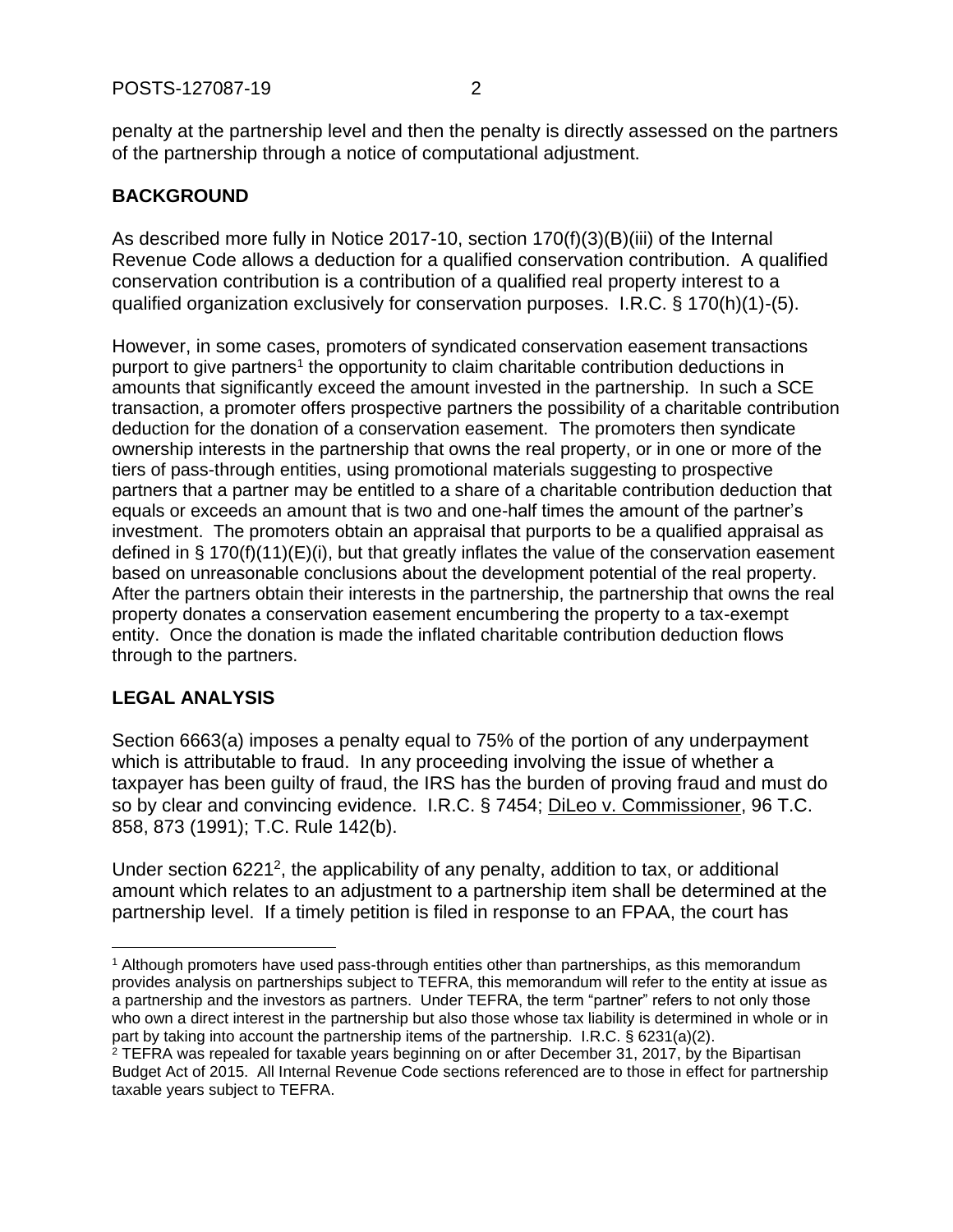jurisdiction to determine the applicability of any penalty that relates to an adjustment to a partnership item. I.R.C. § 6226(f). Therefore, the fraud penalty under section 6663(a), as it relates to fraud on the partnership return, must be determined at the partnership level, even if there are partner-level determinations that may need to subsequently be made. Omega Forex Grp. LC v. United States, 906 F.3d 1196, 1211- 12 (10th Cir. 2018); see also United States v. Woods, 571 U.S. 31, 39-41 (2013).

If fraud is established at the partnership level, then all partners will be liable for the fraud penalty on any underpayments of tax resulting from the adjustments to partnership items that are attributable to fraud (assuming the IRS can establish that the partner has an actual underpayment and assuming there are no partner-level defenses). In addition, if the IRS can also establish that an individual partner has an additional underpayment (unrelated to the adjustments to the partnership items that are attributable to fraud) for the same taxable year, that additional underpayment may be treated as attributable to fraud and subject to the section 6663(a) penalty. See I.R.C. § 6663(b).

Under TEFRA, any penalties that are determined to be applicable are directly assessed following the conclusion of the TEFRA proceeding. See I.R.C.  $\S$  6230(a)(2)(A)(i) (providing that deficiency procedures do not apply to penalties). The partners would then have six months from the date of the notice of computational adjustment to file a claim to argue that the IRS erroneously imposed the penalty (including to raise any partner-level defenses they may have to the penalty). I.R.C. § 6230(c)(1)(C), (2)(A). In a claim under section 6230(c), the applicability of the penalty determined at the partnership level is conclusive, and the partners may only raise partner-level defenses as to why the penalty should not be imposed. I.R.C. § 6230(c)(4). With respect to the fraud penalty on the partnership items that are attributable to fraud, this includes a reasonable cause defense. See I.R.C. § 6664(c)(1). With respect to the fraud penalty that may be applied to additional underpayments (unrelated to the adjustments to the partnership items that are attributable to fraud) for the same year, the taxpayer may avoid the penalty by establishing (by a preponderance of the evidence) that the additional underpayments are not attributable to fraud. See I.R.C. § 6663(b).

As with all penalties determined at the partnership level, fraud is determined by conduct that occurred at the partnership level. See Arbitrage Trading, LLC v. United States, 108 Fed. Cl. 588, 608 (2013) (citing "the legislative intent that penalties be applied to partnership conduct in partnership-level proceedings"); Tigers Eye Trading v. Comm'r, 138 T.C. 67, 91 (2012) (citing the TEFRA legislative history for the proposition that "[w]ith respect to partnerships, the relevant conduct often occurs at the partnership level"); H.R. Rept. 105–148, at 594 (1997), 1997–4 C.B. (Vol.1) 319, 915–916. For purposes of penalties, the "partnership conduct," including the partnership's intent, is determined by looking to the conduct and intent of those managing the partnership. See Jade Trading, LLC v. United States, 81 Fed. Cl. 173, 176-77 (2008) (looking to the conduct of the managing member to determine whether the partnership acted negligent); see also Palm Canyon X, LLC v. Comm'r, T.C. Memo. 2009-288 (agreeing